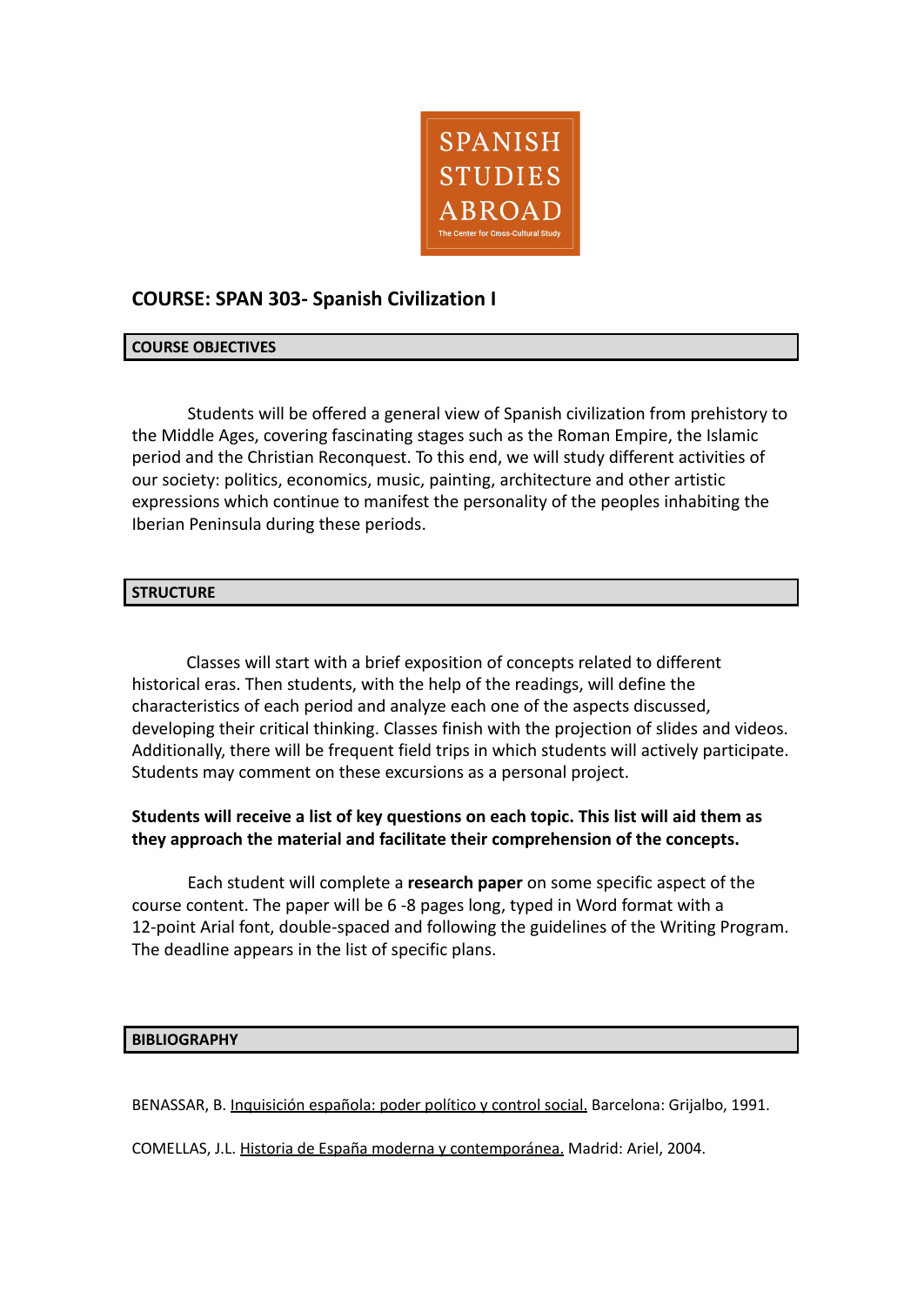DOMÍNGUEZ ORTIZ, A. El antiguo régimen: los Reyes Católicos y los Austria. Madrid: Alianza Editorial, 1990.

ELLIOT, J. España y su imperio. 1500-1700. Madrid: Alianza Editorial, 1990.

MELARBE, P. La crisis del estado: Dictadura, República, Guerra. Madrid: Labor, 1993.

MUÑON DE LARA, M. Transición y Democracia. Madrid: Labor, 1993.

#### **TEXTBOOK**

Our textbook will be a dossier of readings on different topics to be covered in the course.

#### **EVALUATION**

Evaluation is ongoing and attendance mandatory. Those attending class will receive a minimum grade of 60 and a maximum of 100. Any student who does not attend class will receive a 0. Absences must be approved by the instructor and Administration.

Evaluation will be based on the following criteria:

- **Class participation** will be based on previous study of the readings, discussion, general interest in the subject and participation in class.
- **Two oral presentations**, lasting five to ten minutes, on a topic assigned by the instructor.
- **Readings, answers, questions and activities** on homework assigned in class.
- **Two exams**, a midterm in the middle of the course calendar and a **final exam** at the end.
- Students will present a **research paper** that will complete the final grade.

The final grade will be based on the following components:

| Participation     | 20% |
|-------------------|-----|
| Mid-term exam     | 20% |
| <b>Final exam</b> | 20% |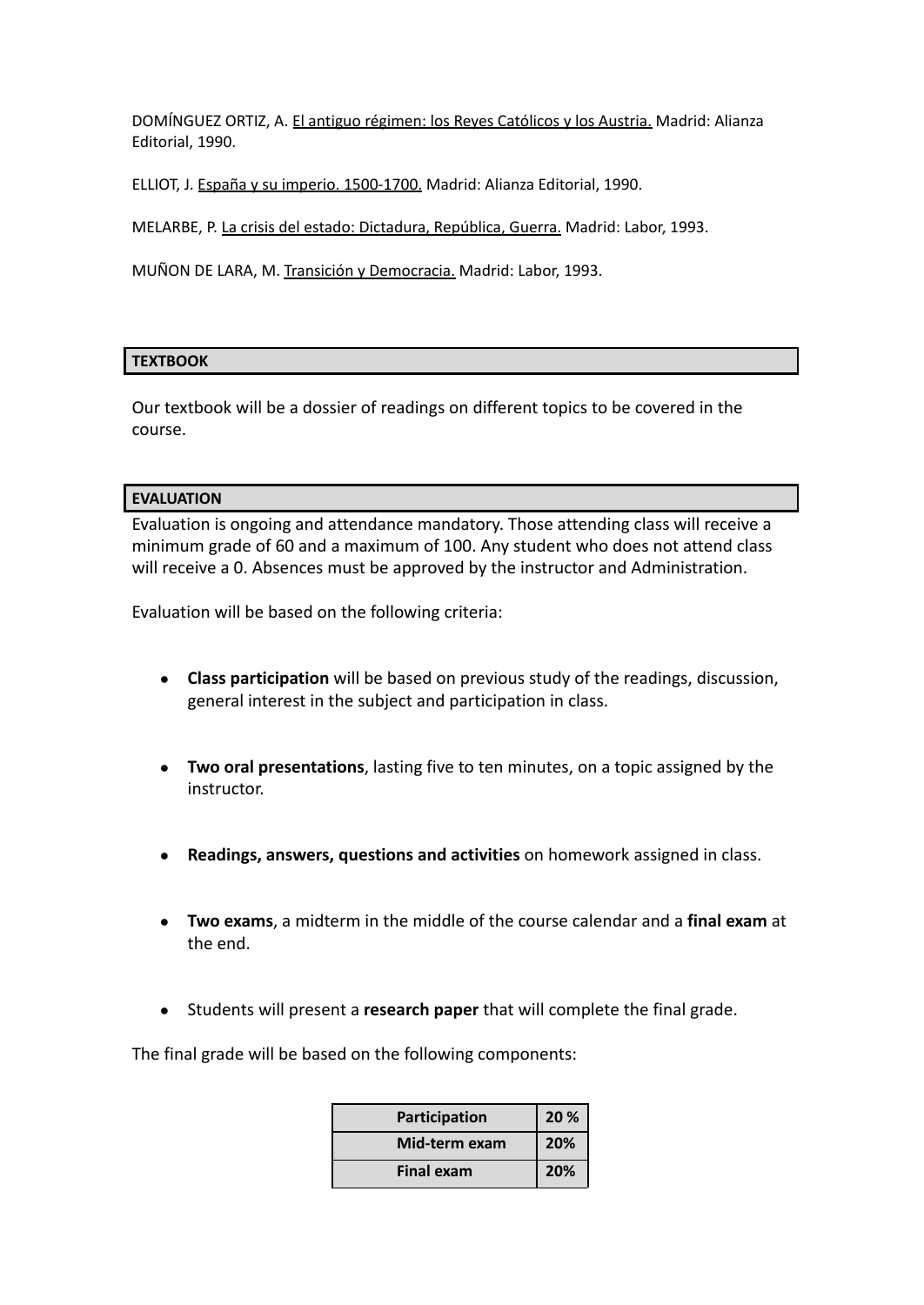| <b>Research paper</b>     | 20 % |
|---------------------------|------|
| <b>Oral presentations</b> | 10%  |
| <b>Activities</b>         | 10%  |

## **1. COURSE TOPICS**

|                   | <b>Topic/ Activity planned</b>                                                                                                                                       |
|-------------------|----------------------------------------------------------------------------------------------------------------------------------------------------------------------|
| Week 1            | Course presentation.                                                                                                                                                 |
|                   | Topic 1: Prehistory.<br>The Paleolithic. The Mesolithic. The Neolithic.<br>The Metal Age.                                                                            |
| Week 2            | Topic 2: Pre-Roman cultures.<br>Indoeuropeans. Phoenicians, Greeks and Carthaginians.<br>Tartessos, Iberians, Celts.                                                 |
| Week 3            | Topic 3: Hispania Romana.<br>The conquest. Romanization. Economy.<br>Society. Culture and art.                                                                       |
| Week 4            | Topic 4: Daily life in Hispania.<br>Oral Presentation 1<br>Visit to the Antiquarium of Seville.                                                                      |
| Week <sub>5</sub> | Topic 5: The arrival of Germanic people.<br>The invasion. The Visigoth Reign in Toledo. Political organization.<br>Economy. Society.<br>Culture and art.             |
| Week 6            | Review and mid-term exam November 2-3.<br>Topic 6: Islamic Spain.<br>The Muslim conquest. Political transformations. The Cordoba<br>Emirate and Caliphate.           |
| Week 7            | Topic 6: Islamic Spain.<br>Taifa Reign. Almohades and the Nazari Reign in Granada.<br>Political institutions. Economy and society in Al-Andalus. Culture and<br>art. |